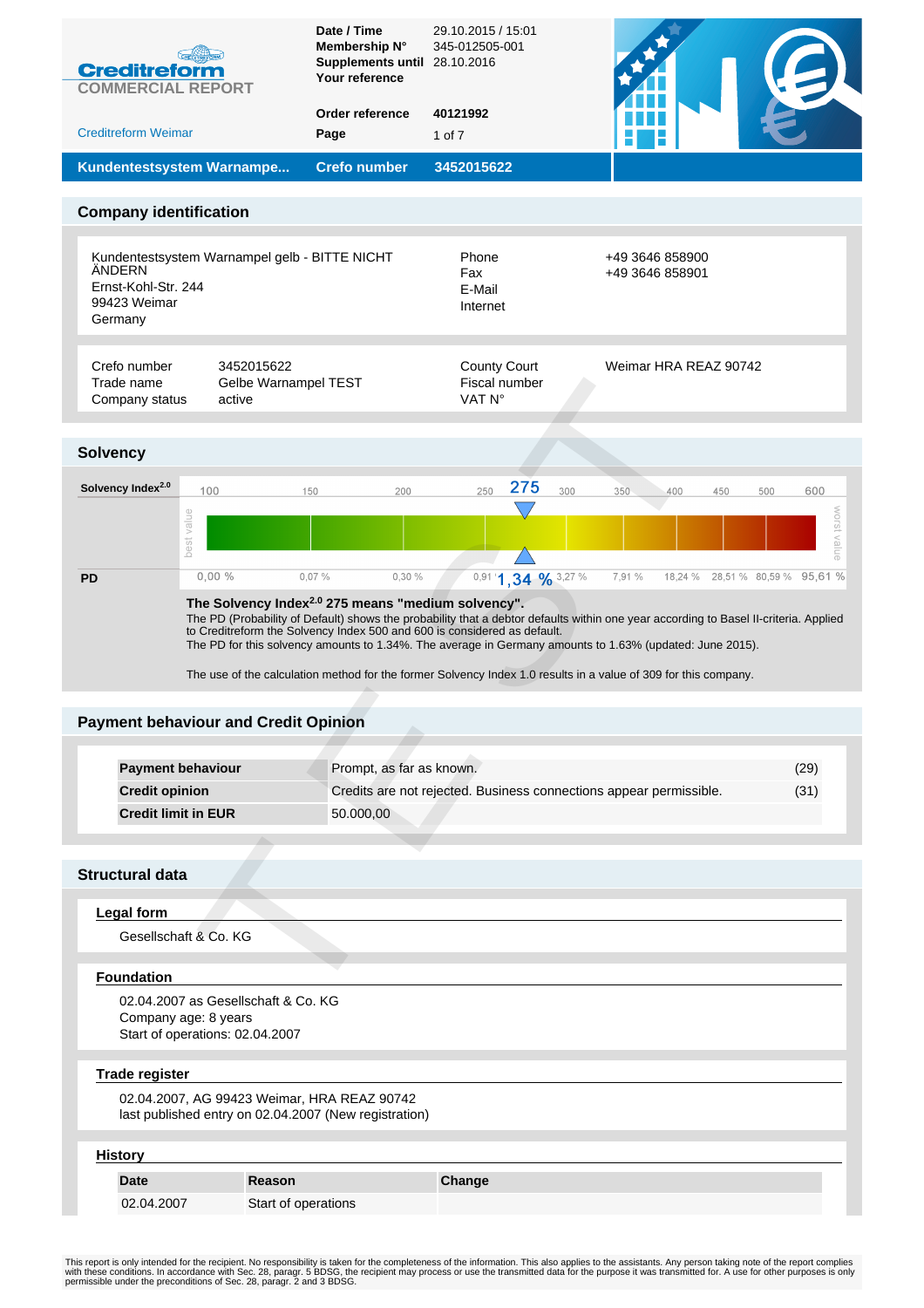| <b>Creditreform</b><br><b>COMMERCIAL REPORT</b> |             | Date / Time<br>Membership N°<br>Supplements until 28.10.2016<br>Your reference | 29.10.2015 / 15:01<br>345-012505-001                |  |
|-------------------------------------------------|-------------|--------------------------------------------------------------------------------|-----------------------------------------------------|--|
| <b>Creditreform Weimar</b>                      |             | Order reference<br>Page                                                        | 40121992<br>2 of 7                                  |  |
| Kundentestsystem Warnampe                       |             | <b>Crefo number</b>                                                            | 3452015622                                          |  |
| 02.04.2007                                      | First entry |                                                                                | as Gesellschaft & Co. KG, AG 99423 Weimar, HRA REAZ |  |

90742

**Shareholders and Capital**

| <b>Crefo number</b>                       | Name / Address / Status                          |                                                                                                                                                                                                                                                            | <b>Participating since</b> | <b>Share</b>   |
|-------------------------------------------|--------------------------------------------------|------------------------------------------------------------------------------------------------------------------------------------------------------------------------------------------------------------------------------------------------------------|----------------------------|----------------|
| General partner                           |                                                  |                                                                                                                                                                                                                                                            |                            |                |
| 3452013994<br>$\sqrt{2}$                  | Anlageberaterin, married<br>19.04.2011.          | Rosi Rosenthal KTO, born 18.02.1945,<br>99423 Weimar, Am roten Garten 6<br>Information on insolvency proceedings at disposal.<br>Discharge of residual debt was granted on                                                                                 | 02.04.2008                 |                |
| 3452013997<br>$\boldsymbol{\vartriangle}$ | Kaufmann, married                                | Berthold Brandner KTO, born 14.06.1953,<br>99423 Weimar, Am Kirchberg 97<br>Information on insolvency proceedings at disposal.                                                                                                                             | 02.04.2008                 |                |
| 3452015621<br>Λ                           | ANDERN<br>Shareholder                            | Kundentestsystem Warnampel rot- BITTE NICHT<br>99423 Weimar, Müllerhartungstrasse 95a<br>Legal form exists since 24.03.2008<br>AG 99423 Weimar, HRB PIZ 134336<br>Last published entry on 24.03.2008<br>Information on insolvency proceedings at disposal. | 02.04.2008                 |                |
|                                           | 3452013994<br>$\sqrt{2}$                         | Rosi Rosenthal KTO<br>99423 Weimar, Am roten Garten 6<br>Information on insolvency<br>proceedings at disposal.<br>Discharge of residual debt was<br>granted on 19.04.2011.                                                                                 | 24.03.2007                 | 25.000.000 EUR |
|                                           | 3452013997<br>$\Delta$                           | <b>Berthold Brandner KTO</b><br>99423 Weimar, Am Kirchberg 97<br>Information on insolvency<br>proceedings at disposal.                                                                                                                                     | 24.03.2007                 | 9.000.000 EUR  |
|                                           | 3452015622                                       | Kundentestsystem Warnampel<br>gelb - BITTE NICHT ÄNDERN<br>99423 Weimar, Ernst-Kohl-Str. 244                                                                                                                                                               | 24.03.2008                 | 750.000 EUR    |
|                                           | 3452015620                                       | Kundentestsystem Konzern<br>Warnampel grün - BITTE NICHT<br>ANDERN<br>99423 Weimar, Marktplatz 1                                                                                                                                                           | 24.03.2007                 | 747.000 EUR    |
|                                           | share capital                                    |                                                                                                                                                                                                                                                            |                            | 35.497.000 EUR |
| <b>Limited partner</b>                    |                                                  |                                                                                                                                                                                                                                                            |                            |                |
| 3452015620                                | BITTE NICHT ÄNDERN<br>99423 Weimar, Marktplatz 1 | Kundentestsystem Konzern Warnampel grün -                                                                                                                                                                                                                  | 02.04.2008                 | 400,000 EUR    |
|                                           | 6 further jointly holding                        |                                                                                                                                                                                                                                                            |                            | 300.000 EUR    |
| limited partner's contribution            |                                                  |                                                                                                                                                                                                                                                            |                            | 700.000 EUR    |

#### **Management and power of representation**

| <b>Crefo number</b>    | Name / Address / Status                                                                                                                                                                                               | <b>Participating</b><br>since | <b>Power of representation</b>  |
|------------------------|-----------------------------------------------------------------------------------------------------------------------------------------------------------------------------------------------------------------------|-------------------------------|---------------------------------|
| <b>General partner</b> |                                                                                                                                                                                                                       |                               |                                 |
| 3452013994             | Rosi Rosenthal KTO, born 18.02.1945,<br>Anlageberaterin, married<br>99423 Weimar, Am roten Garten 6<br>Information on insolvency proceedings at disposal.<br>Discharge of residual debt was granted on<br>19.04.2011. | 02.04.2008                    | sole power of<br>representation |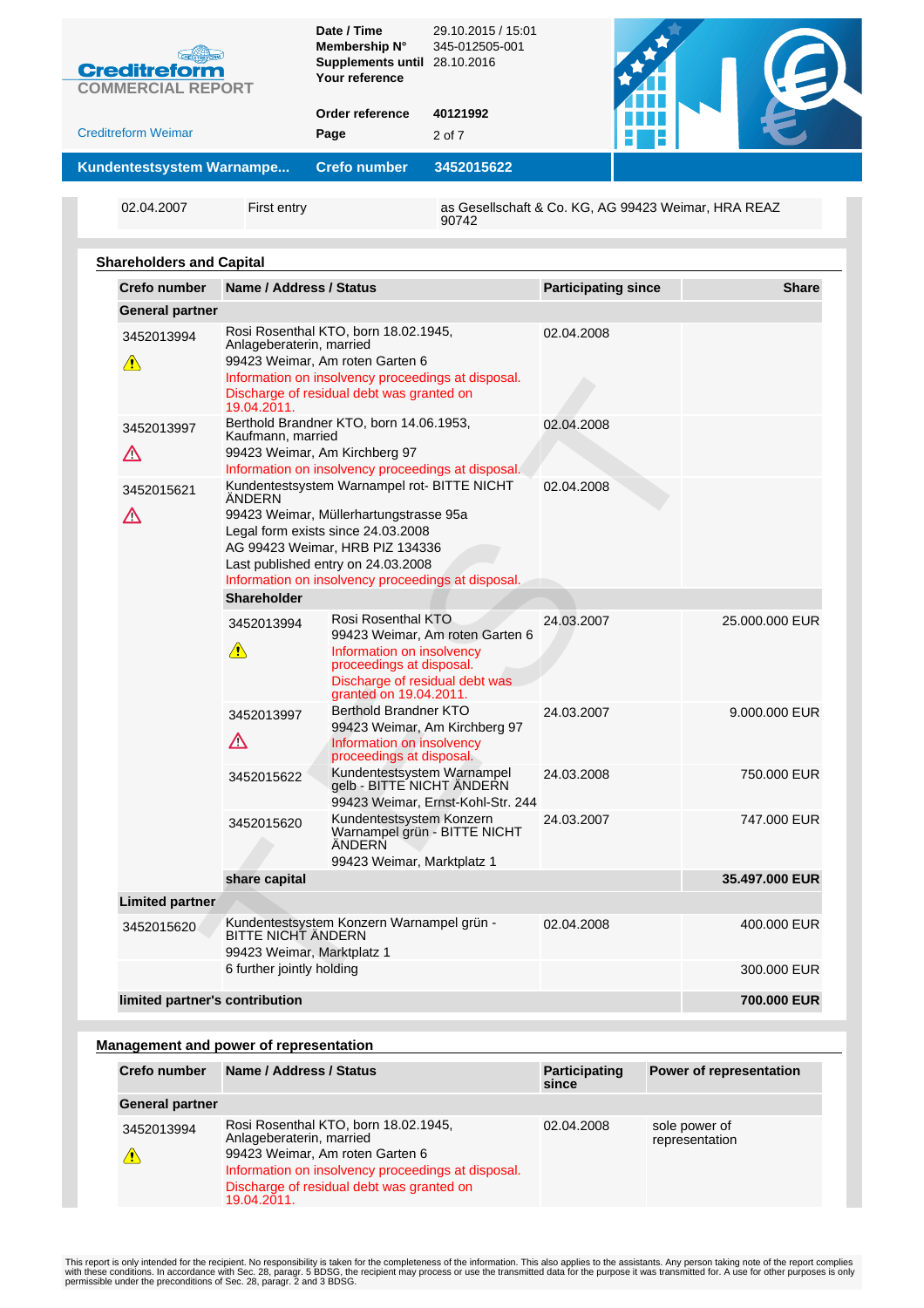| <b>Creditreform</b><br><b>COMMERCIAL REPORT</b> |                                                     | Date / Time<br>Membership N°<br>Supplements until 28.10.2016<br>Your reference                                                                                                                                                                                                                                                                                                               | 29.10.2015 / 15:01<br>345-012505-001 |                          |                                                                    |  |
|-------------------------------------------------|-----------------------------------------------------|----------------------------------------------------------------------------------------------------------------------------------------------------------------------------------------------------------------------------------------------------------------------------------------------------------------------------------------------------------------------------------------------|--------------------------------------|--------------------------|--------------------------------------------------------------------|--|
| <b>Creditreform Weimar</b>                      |                                                     | Order reference<br>Page                                                                                                                                                                                                                                                                                                                                                                      | 40121992                             |                          |                                                                    |  |
|                                                 |                                                     |                                                                                                                                                                                                                                                                                                                                                                                              | 3 of 7                               |                          |                                                                    |  |
| Kundentestsystem Warnampe                       |                                                     | <b>Crefo number</b>                                                                                                                                                                                                                                                                                                                                                                          | 3452015622                           |                          |                                                                    |  |
| 3452013997<br>Λ<br>3452015621<br>$\Delta$       | Kaufmann, married<br><b>ÄNDERN</b>                  | Berthold Brandner KTO, born 14.06.1953,<br>99423 Weimar, Am Kirchberg 97<br>Information on insolvency proceedings at disposal.<br>Kundentestsystem Warnampel rot- BITTE NICHT<br>99423 Weimar, Müllerhartungstrasse 95a<br>Legal form exists since 24.03.2008<br>AG 99423 Weimar, HRB PIZ 134336<br>Last published entry on 24.03.2008<br>Information on insolvency proceedings at disposal. |                                      | 02.04.2008<br>02.04.2008 | sole power of<br>representation<br>sole power of<br>representation |  |
| <b>Supervisory board</b>                        |                                                     |                                                                                                                                                                                                                                                                                                                                                                                              |                                      |                          |                                                                    |  |
| 3452013994<br>A                                 | Chairman<br>Anlageberaterin, married<br>19.04.2011. | Rosi Rosenthal KTO, born 18.02.1945,<br>99423 Weimar, Am roten Garten 6<br>Information on insolvency proceedings at disposal.<br>Discharge of residual debt was granted on                                                                                                                                                                                                                   |                                      | 02.04.2008               |                                                                    |  |

## **Participations**

# **Participations of the company**

| <b>Supervisory board</b>     |                                                                                                                                                                                                                                   |                            |                      |  |
|------------------------------|-----------------------------------------------------------------------------------------------------------------------------------------------------------------------------------------------------------------------------------|----------------------------|----------------------|--|
| 3452013994<br>$\sqrt{2}$     | Chairman<br>Rosi Rosenthal KTO, born 18.02.1945,<br>Anlageberaterin, married<br>99423 Weimar, Am roten Garten 6<br>Information on insolvency proceedings at disposal.<br>Discharge of residual debt was granted on<br>19.04.2011. | 02.04.2008                 |                      |  |
|                              |                                                                                                                                                                                                                                   |                            |                      |  |
| ticipations                  |                                                                                                                                                                                                                                   |                            |                      |  |
| tree.                        | You may download a graphical report with information on participants and participations of the company under family                                                                                                               |                            |                      |  |
| articipations of the company |                                                                                                                                                                                                                                   |                            |                      |  |
| Crefo number                 | Name / Address / Status                                                                                                                                                                                                           |                            | <b>Total capital</b> |  |
|                              |                                                                                                                                                                                                                                   | <b>Participating since</b> | <b>Share</b>         |  |
| Shareholder                  |                                                                                                                                                                                                                                   |                            |                      |  |
| 3452015621                   | Kundentestsystem Warnampel rot- BITTE NICHT<br>ÄNDERN                                                                                                                                                                             |                            | 35.497.000 EUR       |  |
| $\Delta$                     | 99423 Weimar, Müllerhartungstrasse 95a<br>Information on insolvency proceedings at disposal.                                                                                                                                      | 24.03.2008                 | 750,000 EUR          |  |
| roup affiliation             |                                                                                                                                                                                                                                   |                            |                      |  |
| Crefo number                 | <b>Company name and address</b>                                                                                                                                                                                                   |                            |                      |  |
| 3452015624                   | Kundentestsystem Konzern Warnampel rot - BITTE NICHT ÄNDERN<br>99423 Weimar, Graben 1551-d                                                                                                                                        |                            |                      |  |
| $\boldsymbol{\vartriangle}$  | Information on insolvency proceedings at disposal.                                                                                                                                                                                |                            |                      |  |
|                              | articipations and functions of: Rosi Rosenthal KTO, 3452013994                                                                                                                                                                    |                            |                      |  |
| Crefo number                 | Name / Address / Status                                                                                                                                                                                                           |                            |                      |  |
|                              |                                                                                                                                                                                                                                   |                            |                      |  |

## **Group affiliation**

| <b>Crefo number</b> | Company name and address                                                                                                                         |
|---------------------|--------------------------------------------------------------------------------------------------------------------------------------------------|
| 3452015624          | Kundentestsystem Konzern Warnampel rot - BITTE NICHT ÄNDERN<br>99423 Weimar, Graben 1551-d<br>Information on insolvency proceedings at disposal. |

# **Participations and functions of: Rosi Rosenthal KTO, 3452013994**

| <b>Crefo number</b> | Name / Address / Status                                                                                                                            |                            |                |  |  |
|---------------------|----------------------------------------------------------------------------------------------------------------------------------------------------|----------------------------|----------------|--|--|
|                     | <b>Participants</b>                                                                                                                                | <b>Participating since</b> | <b>Share</b>   |  |  |
| 3452015621          | Kundentestsystem Warnampel rot- BITTE NICHT ÄNDERN<br>99423 Weimar, Müllerhartungstrasse 95a<br>Information on insolvency proceedings at disposal. |                            |                |  |  |
|                     | Shareholder                                                                                                                                        | 24.03.2007                 | 25,000,000 EUR |  |  |
| 3452013991          | Kundentestsystem Sportverein Negativmerkmale - BITTE NICHT ÄNDERN<br>99423 Weimar, Am Horn 24                                                      |                            |                |  |  |
|                     | Board of directors                                                                                                                                 | 12.08.2010                 |                |  |  |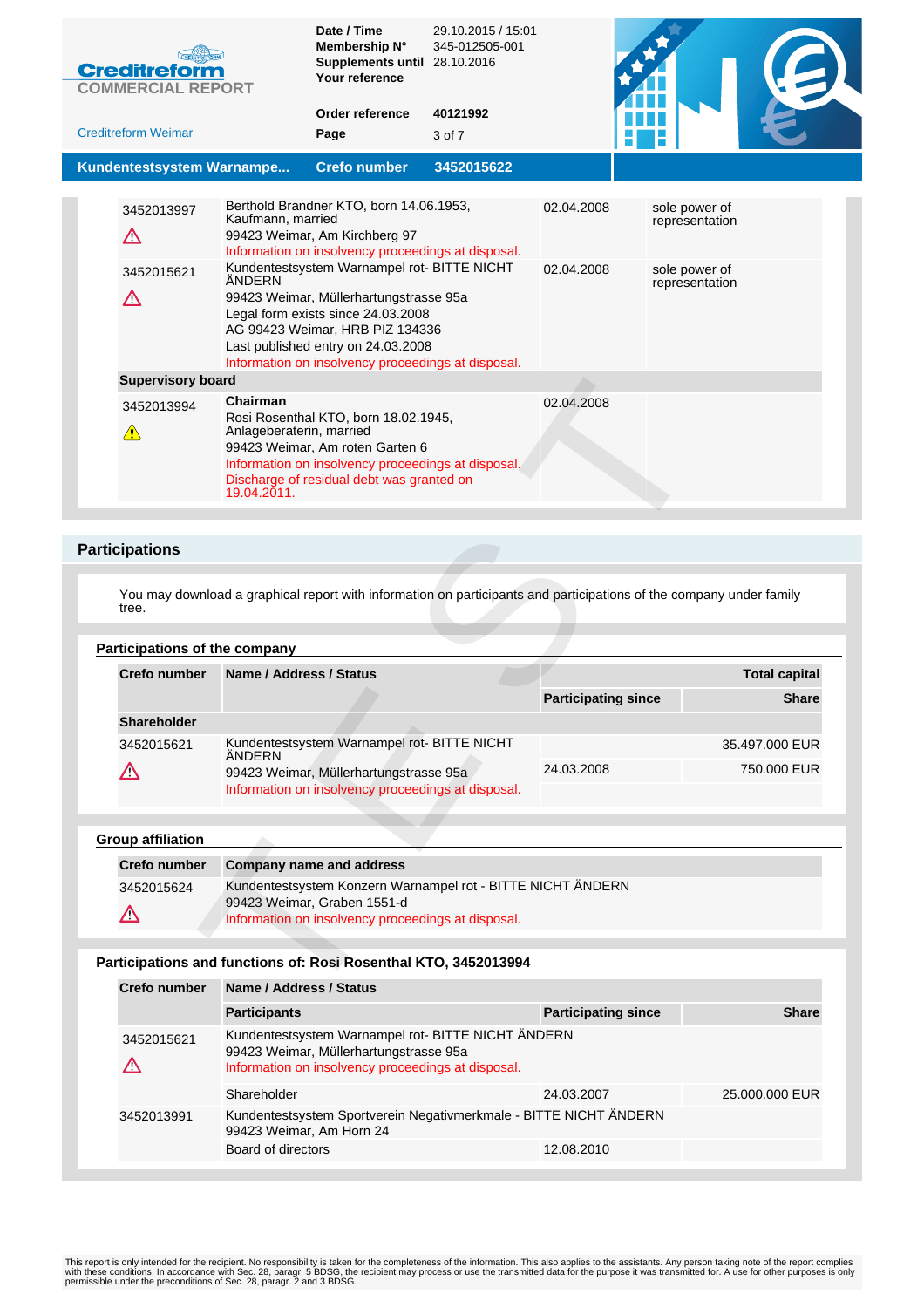| Kundentestsystem Warnampe  | <b>Crefo number</b>                                          | 3452015622                           |  |
|----------------------------|--------------------------------------------------------------|--------------------------------------|--|
| <b>Creditreform Weimar</b> | Page                                                         | 4 of 7                               |  |
|                            | Order reference                                              | 40121992                             |  |
| <b>COMMERCIAL REPORT</b>   | Your reference                                               |                                      |  |
| <b>Creditreform</b>        | Date / Time<br>Membership N°<br>Supplements until 28.10.2016 | 29.10.2015 / 15:01<br>345-012505-001 |  |

#### **Participations and functions of: Berthold Brandner KTO, 3452013997**

| <b>Crefo number</b> | Name / Address / Status                                                                                                                            |                            |               |  |  |
|---------------------|----------------------------------------------------------------------------------------------------------------------------------------------------|----------------------------|---------------|--|--|
|                     | <b>Participants</b>                                                                                                                                | <b>Participating since</b> | <b>Share</b>  |  |  |
| 3452015621          | Kundentestsystem Warnampel rot- BITTE NICHT ÄNDERN<br>99423 Weimar, Müllerhartungstrasse 95a<br>Information on insolvency proceedings at disposal. |                            |               |  |  |
|                     | Shareholder                                                                                                                                        | 24.03.2007                 | 9.000.000 EUR |  |  |
| 3452013990          | Kundentestsystem Verein Pop ohne Negativmerkmale - BITTE NICHT ÄNDERN<br>99423 Weimar, Berkaer Strasse 156                                         |                            |               |  |  |
|                     | Board of directors                                                                                                                                 | 26.09.1973                 |               |  |  |

### **Participations and functions of: Kundentestsystem Warnampel rot- BITTE NICHT ÄNDERN, 3452015621**

|                              | 99423 Weimar, Berkaer Strasse 156                                                                                                                                                                                                                                                    |            |                            |              |  |
|------------------------------|--------------------------------------------------------------------------------------------------------------------------------------------------------------------------------------------------------------------------------------------------------------------------------------|------------|----------------------------|--------------|--|
|                              | Board of directors                                                                                                                                                                                                                                                                   | 26.09.1973 |                            |              |  |
|                              |                                                                                                                                                                                                                                                                                      |            |                            |              |  |
|                              | articipations and functions of: Kundentestsystem Warnampel rot- BITTE NICHT ÄNDERN, 3452015621                                                                                                                                                                                       |            |                            |              |  |
| Crefo number                 | Name / Address / Status                                                                                                                                                                                                                                                              |            |                            |              |  |
|                              | <b>Participants</b>                                                                                                                                                                                                                                                                  |            | <b>Participating since</b> | <b>Share</b> |  |
| 3452015623<br>$\sqrt{2}$     | Kundentestsystem Konzern Warnampel gelb - BITTE NICHT ÄNDERN<br>99423 Weimar, Erfurter Strasse 175<br>Information on insolvency proceedings at disposal.<br>Discharge of residual debt was granted on 24.04.2013.                                                                    |            |                            |              |  |
|                              | Shareholder                                                                                                                                                                                                                                                                          | 15.08.1987 |                            | 78,00 %      |  |
|                              |                                                                                                                                                                                                                                                                                      |            |                            |              |  |
|                              |                                                                                                                                                                                                                                                                                      |            |                            |              |  |
| iness activity               |                                                                                                                                                                                                                                                                                      |            |                            |              |  |
| egistered business objective |                                                                                                                                                                                                                                                                                      |            |                            |              |  |
|                              | Eingetragener Gegenstand ist identisch mit dem Branchencode.                                                                                                                                                                                                                         |            |                            |              |  |
|                              |                                                                                                                                                                                                                                                                                      |            |                            |              |  |
| ctual activity               |                                                                                                                                                                                                                                                                                      |            |                            |              |  |
|                              | Tatsächlicher Gegenstand wurde nicht angegeben.                                                                                                                                                                                                                                      |            |                            |              |  |
|                              |                                                                                                                                                                                                                                                                                      |            |                            |              |  |
|                              | lassification of the industrial sectors, Edition 2008                                                                                                                                                                                                                                |            |                            |              |  |
| <b>WZ 2008</b>               | <b>Description</b>                                                                                                                                                                                                                                                                   |            | Ranking                    | <b>PD</b>    |  |
| 23.3                         | Manufacture of clay building materials                                                                                                                                                                                                                                               |            | 1                          | 0,84%        |  |
| 23.1                         | Manufacture of glass and glass products                                                                                                                                                                                                                                              |            | 2                          | 1,37 %       |  |
|                              | The PD (Probability of Default) of 0.84 % describes a low default risk of companies in this industry sector. Up to 1.50 % we describe the<br>risk as low, over 3.00 % it is rated as high.<br>The average over all industry sectors in Germany amounts to 1.63 %. (as of: June 2015) |            |                            |              |  |
|                              | Should you require further information on the industry with the highest importance of the company, we would like to<br>place this at your disposal within scope of an Industry Analysis                                                                                              |            |                            |              |  |

### **Business activity**

### **Registered business objective**

#### **Actual activity**

### **Classification of the industrial sectors, Edition 2008**

| <b>WZ 2008</b> | <b>Description</b>                      | Ranking | PD    |
|----------------|-----------------------------------------|---------|-------|
| 23.3           | Manufacture of clay building materials  |         | 0.84% |
| 23.1           | Manufacture of glass and glass products |         | 1.37% |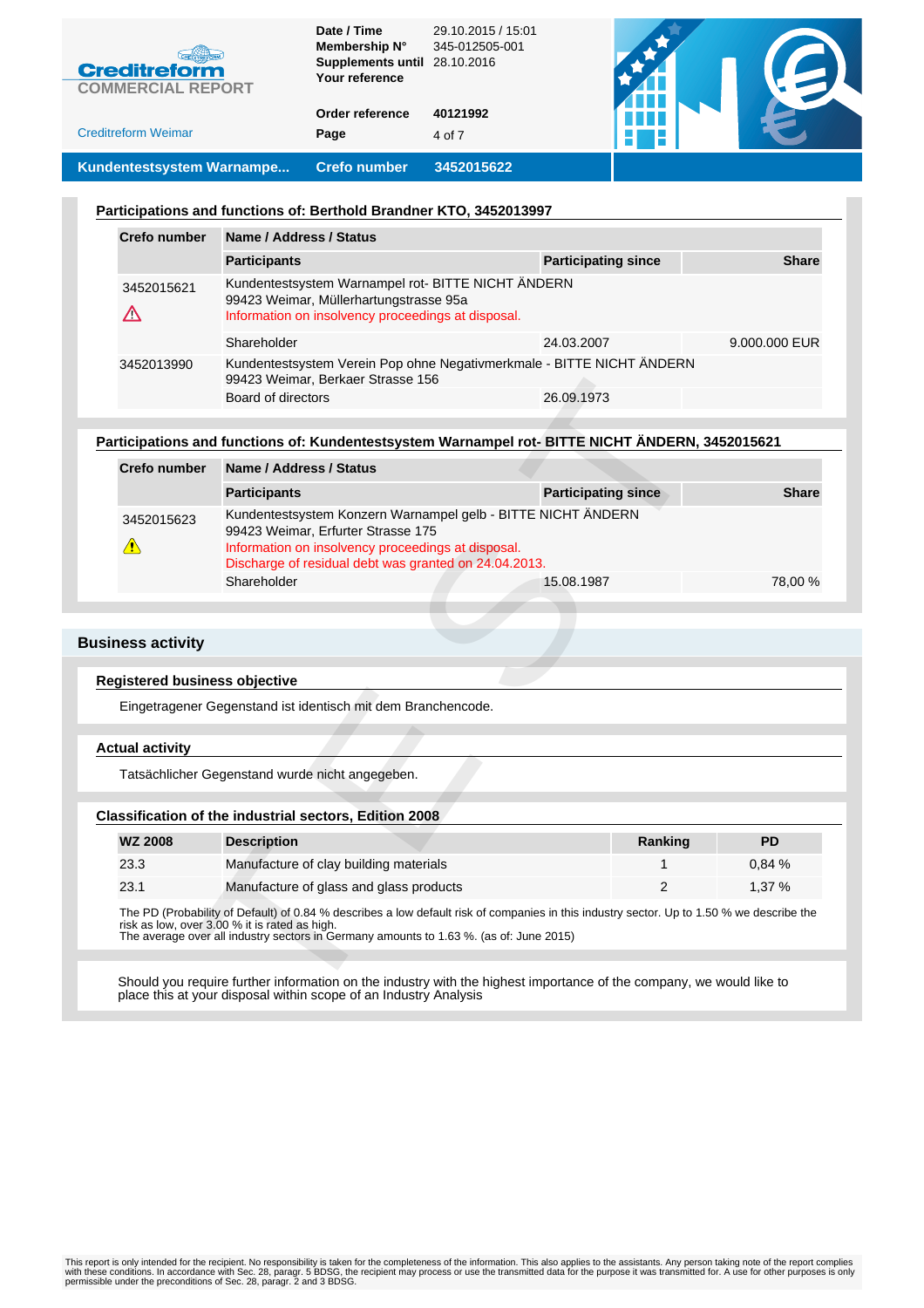| Kundentestsystem Warnampe  | <b>Crefo number</b>          | 3452015622                           |  |
|----------------------------|------------------------------|--------------------------------------|--|
| <b>Creditreform Weimar</b> | Page                         | 5 of 7                               |  |
|                            | Order reference              | 40121992                             |  |
| <b>COMMERCIAL REPORT</b>   | Your reference               |                                      |  |
| <b>Creditreform</b>        | Supplements until 28.10.2016 |                                      |  |
|                            | Date / Time<br>Membership N° | 29.10.2015 / 15:01<br>345-012505-001 |  |
|                            |                              |                                      |  |

### **Business figures**

### **Staff and Annual Sales**

|                      |                    | <b>Fiscal year</b> |             |  |  |
|----------------------|--------------------|--------------------|-------------|--|--|
| <b>Staff</b>         | 2013               | 2012               | 2011        |  |  |
| Employees            | 370                | 360                | 340         |  |  |
| Trainee              | 5                  | 3                  | 3           |  |  |
| Part-time employee   | 5                  | 4                  | 3           |  |  |
| Temporary job        | 10                 | 3                  | 4           |  |  |
| <b>Total</b>         | 390                | 370                | 350         |  |  |
|                      |                    |                    |             |  |  |
|                      | <b>Fiscal year</b> |                    |             |  |  |
| Kind of annual sales | 2012               | 2011               | 2010        |  |  |
| Annual sales         | 450,000 EUR        | 500,000 EUR        | 399,000 EUR |  |  |

# **Import / Export**

|                  | Import                    | <b>Export</b>            |
|------------------|---------------------------|--------------------------|
| Rate             | 25 %                      | 34%                      |
| <b>Countries</b> | Russland, Armenien, Japan | Belgien, Finnland, Polen |

# **Company balance sheet**

| Temporary job                         |                                                      | 10                      | 3<br>$\overline{4}$      |
|---------------------------------------|------------------------------------------------------|-------------------------|--------------------------|
| <b>Total</b>                          |                                                      | 390<br>370              | 350                      |
|                                       |                                                      |                         |                          |
|                                       |                                                      | <b>Fiscal year</b>      |                          |
| Kind of annual sales                  |                                                      | 2012<br>2011            | 2010                     |
| Annual sales                          | 450,000 EUR                                          | 500,000 EUR             | 399,000 EUR              |
|                                       |                                                      |                         |                          |
| Import / Export                       |                                                      |                         |                          |
|                                       | Import                                               |                         | <b>Export</b>            |
| Rate                                  | 25 %                                                 |                         | 34 %                     |
| <b>Countries</b>                      | Russland, Armenien, Japan                            |                         | Belgien, Finnland, Polen |
|                                       |                                                      |                         |                          |
|                                       |                                                      |                         |                          |
| ompany balance sheet                  |                                                      |                         |                          |
|                                       |                                                      |                         |                          |
| <b>Balance sheet</b>                  |                                                      |                         |                          |
| Type of account:                      | Annual report                                        |                         |                          |
| <b>Balance sheet category</b>         |                                                      | small balance sheet     | small balance sheet      |
| <b>Legal system</b>                   |                                                      | <b>HGB</b>              | <b>HGB</b>               |
| <b>Reporting period</b>               |                                                      | 01.01.2013 - 31.12.2013 | 01.01.2012 - 31.12.2012  |
| <b>Assets</b>                         |                                                      | in EUR                  | in EUR                   |
| <b>Fixed assets</b>                   |                                                      | 900.000,00              | 111.111,00               |
| Intangible assets                     |                                                      | 99.000,00               |                          |
| Factory and office equipment          |                                                      | 9.999,00                | 111.111,00               |
| Receivables and other assets          |                                                      | 90.000,00               | 1.111.111,00             |
| Other assets                          |                                                      | 999,00                  | 111.111,00               |
| <b>Liabilities</b>                    |                                                      | in EUR                  | in EUR                   |
|                                       | Subscribed capital, credit balance, capital accounts | 900.000,00              | 1.111.111,00             |
| Net profit                            |                                                      | 9.000,00                | 111.111,00               |
| Liabilities towards credit institutes |                                                      |                         |                          |
|                                       |                                                      | 9.000,00                | 11.111,00                |
| Miscellaneous items                   |                                                      | 999,00                  | 1.111,00                 |

# **Additional information**

#### **Remarks**

For data protection reasons we can only supply a report on the enquired person. Should you also require information on the spouse, we require a separate enquiry.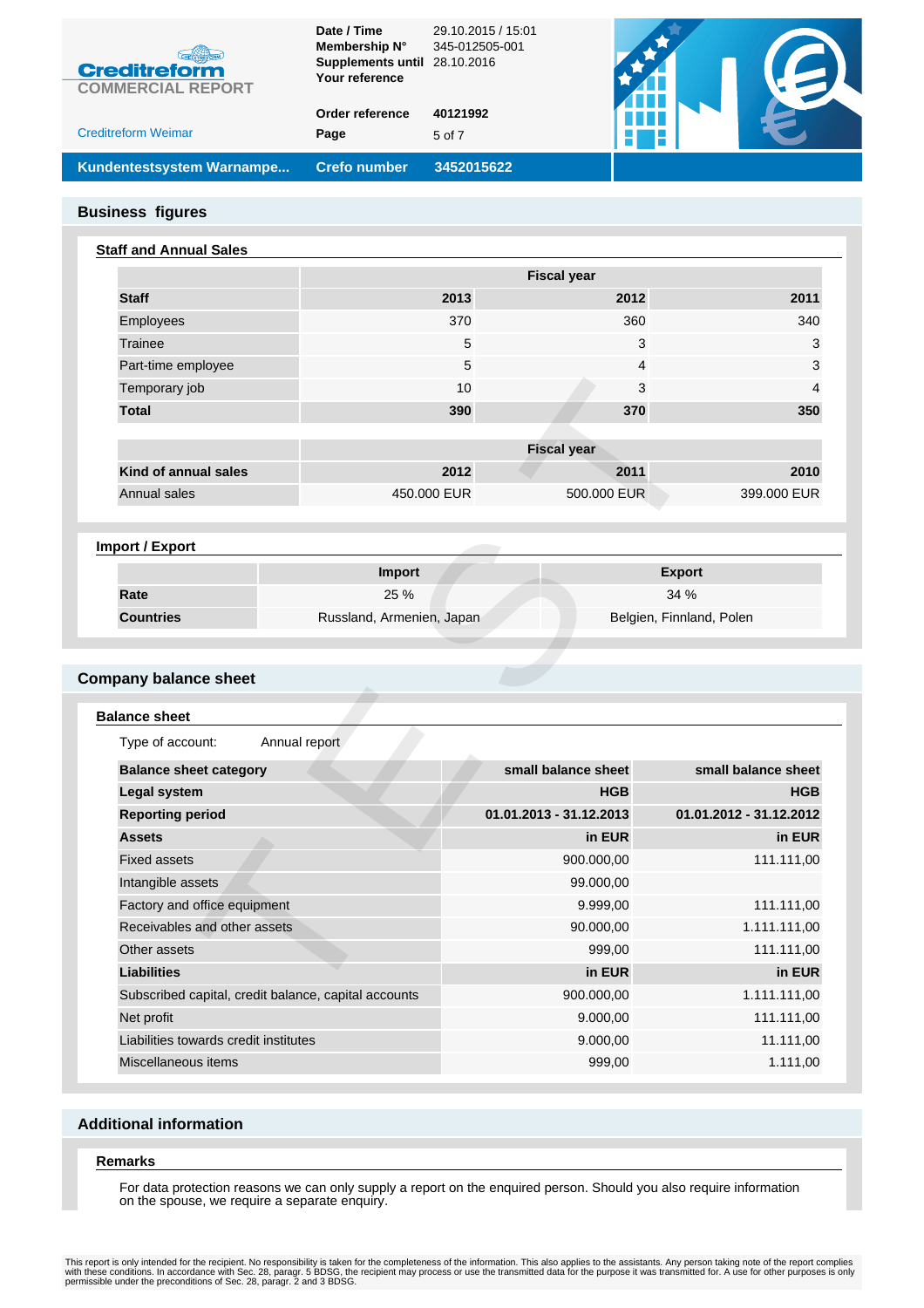| Kundentestsystem Warnampe                       | <b>Crefo number</b>                           | 3452015622         |  |
|-------------------------------------------------|-----------------------------------------------|--------------------|--|
| <b>Creditreform Weimar</b>                      | Page                                          | 6 of 7             |  |
|                                                 | Order reference                               | 40121992           |  |
| <b>Creditreform</b><br><b>COMMERCIAL REPORT</b> | Your reference                                |                    |  |
|                                                 | Membership N°<br>Supplements until 28.10.2016 | 345-012505-001     |  |
|                                                 | Date / Time                                   | 29.10.2015 / 15:01 |  |

We have started further investigations and will report accordingly.

If requested we supply a separate report.

Diese Auskunft wurde künstlich erstellt, um eine rote Warnampel anzuzeigen.

#### **Bankers**

| Name of the bank          | Sort code       |
|---------------------------|-----------------|
| Town                      | <b>SWIFT</b>    |
| Commerzbank AG            | 82080000        |
| 99423 Weimar              | DRESDEFF827     |
| Volksbank Mittelhessen eG | 51390000        |
| 35096 Weimar              | <b>VBMHDE5F</b> |
| Norisbank GmbH            | 76026000        |
| 10623 Berlin              | NORSDE71XXX     |

### **Payment information and assessment of business connections**

| Volksbank Mittelhessen eG<br>35096 Weimar                                                                                  |                    | 51390000<br>VBMHDE5F                                               |                               |                     |              |                                     |  |
|----------------------------------------------------------------------------------------------------------------------------|--------------------|--------------------------------------------------------------------|-------------------------------|---------------------|--------------|-------------------------------------|--|
| Norisbank GmbH<br>10623 Berlin                                                                                             |                    |                                                                    | 76026000<br>NORSDE71XXX       |                     |              |                                     |  |
|                                                                                                                            |                    |                                                                    |                               |                     |              |                                     |  |
| yment information and assessment of business connections                                                                   |                    |                                                                    |                               |                     |              |                                     |  |
|                                                                                                                            |                    |                                                                    |                               |                     |              |                                     |  |
| <b>Payment behaviour and Credit Opinion</b>                                                                                |                    |                                                                    |                               |                     |              |                                     |  |
| <b>Payment behaviour</b>                                                                                                   |                    | Prompt, as far as known.                                           |                               |                     |              | (29)                                |  |
| <b>Credit opinion</b>                                                                                                      |                    | Credits are not rejected. Business connections appear permissible. |                               |                     |              | (31)                                |  |
| <b>Credit limit in EUR</b>                                                                                                 | 50.000,00          |                                                                    |                               |                     |              |                                     |  |
|                                                                                                                            |                    |                                                                    |                               |                     |              |                                     |  |
| <b>Economical development</b>                                                                                              |                    |                                                                    |                               |                     |              |                                     |  |
| <b>Company developement</b>                                                                                                |                    | business development remains to be seen                            |                               |                     |              |                                     |  |
| <b>Order situation</b>                                                                                                     |                    | satisfactory order situation                                       |                               |                     |              |                                     |  |
|                                                                                                                            |                    |                                                                    |                               |                     |              |                                     |  |
| <b>Negative facts</b>                                                                                                      |                    |                                                                    |                               |                     |              |                                     |  |
| There are no public negative facts.                                                                                        |                    |                                                                    |                               |                     |              |                                     |  |
| Allocation of Creditreform solvency index <sup>2.0</sup> into the evaluation categories of the financial service providers |                    |                                                                    |                               |                     |              |                                     |  |
|                                                                                                                            |                    |                                                                    |                               |                     |              |                                     |  |
|                                                                                                                            |                    |                                                                    | <b>Risk class</b><br>PD-Range |                     |              |                                     |  |
| Company                                                                                                                    | $0\% - 0.3\%$      | $\mathbf{u}$<br>$0.3 % -0.7 %$                                     | Ш<br>$0.7 % - 1.5 %$          | IV<br>$1,5% - 3,0%$ | $\mathbf{V}$ | VI<br>$3.0\% - 8.0\%$ 8.0 % - 100 % |  |
| Creditreform Bonitätsindex <sup>2.0</sup>                                                                                  | $100 - 199$        | $200 - 235$                                                        | $236 - 277$                   | 278 - 297           | 298 - 350    | $351 - 600$                         |  |
| <b>Creditreform Rating AG</b>                                                                                              | AAA - BBB          | BBB - BB+                                                          | $BB+ - BB$                    | $BB - B +$          | $B+ - B-$    | $>= B -$                            |  |
| Commerzbank                                                                                                                | $1,0 - 2,4$        | $2,4 - 3,0$                                                        | $3,0 - 3,4$                   | $3,4 - 4,0$         | $4,0 - 4,8$  | $>= 4.8$                            |  |
| Deutsche Bank                                                                                                              | <b>iAAA - iBBB</b> | iBBB - iBB+                                                        | $iBB + -iBB -$                | $iBB - iB +$        | $iB+ - iB-$  | $>=$ iB-                            |  |
| HypoVereinsbank -                                                                                                          | $1 + - 2$          | $2 - 3$                                                            | $3 - 4$                       | $4 - 5$             | $5 - 6$      | $>= 6-$                             |  |

## **Allocation of Creditreform solvency index2.0 into the evaluation categories of the financial service providers**

|                                           | <b>Risk class</b><br>PD-Range |                  |                  |                  |                  |               |
|-------------------------------------------|-------------------------------|------------------|------------------|------------------|------------------|---------------|
| Company                                   |                               | $\mathbf{H}$     | Ш                | IV               | $\mathbf v$      | VI            |
|                                           | $0\% - 0.3\%$                 | $0,3% -0,7%$     | $0,7% - 1,5%$    | $1,5% - 3,0%$    | $3,0% - 8,0%$    | 8,0 % - 100 % |
| Creditreform Bonitätsindex <sup>2.0</sup> | $100 - 199$                   | $200 - 235$      | $236 - 277$      | $278 - 297$      | $298 - 350$      | $351 - 600$   |
| Creditreform Rating AG                    | AAA - BBB                     | BBB - BB+        | $BB+ - BB$       | $BB - B +$       | $B+ - B-$        | $>= B -$      |
| Commerzbank                               | $1.0 - 2.4$                   | $2,4 - 3,0$      | $3,0 - 3,4$      | $3,4 - 4,0$      | $4.0 - 4.8$      | $>= 4.8$      |
| Deutsche Bank                             | <b>iAAA - iBBB</b>            | iBBB - iBB+      | iBB+ - iBB-      | $iBB - iB +$     | $iB+ - iB-$      | $>=$ iB-      |
| HypoVereinsbank -<br><b>UniCredit</b>     | $1 + -2$                      | $2 - 3$          | $3 - 4$          | $4 - 5$          | $5 - 6$          | $>= 6-$       |
| <b>KFW Bankengruppe</b>                   | <b>BK1 - BK2</b>              | <b>BK2 - BK3</b> | <b>BK3 - BK4</b> | <b>BK4 - BK6</b> | <b>BK6 - BK7</b> | BK7           |
| CredaRate Solutions GmbH                  | $1 - 5$                       | $5 - 7$          | $7 - 9$          | $9 - 11$         | $11 - 13$        | $13 - 15$     |
| Sparkassen Finanzgruppe                   | $1 - 4$                       | $4 - 6$          | $6 - 8$          | $8 - 10$         | $10 - 12$        | $>= 12$       |
| Postbank                                  | pAAA - pBBB+                  | pBBB+ - pBBB-    | pBBB- - pBB      | $pBB - pB +$     | $pB+-pB$         | $>=$ $pB-$    |
| Volksbanken<br>Raiffeisenbanken           | $0 + - 1d$                    | $1e - 2a$        | $2b - 2c$        | $2d - 2e$        | $3a - 3b$        | $>=$ 3 $c$    |
| Standard & Poor's                         | AAA - BBB                     | BBB - BB+        | $BB + - BB$      | $BB - B +$       | $B+ - B-$        | $>= B -$      |
| Verband deutscher<br>Bürgschaftsbanken    | $1 - 2$                       | 3                | $\overline{4}$   | $5 - 6$          | $7 - 8$          | $9 - 10$      |